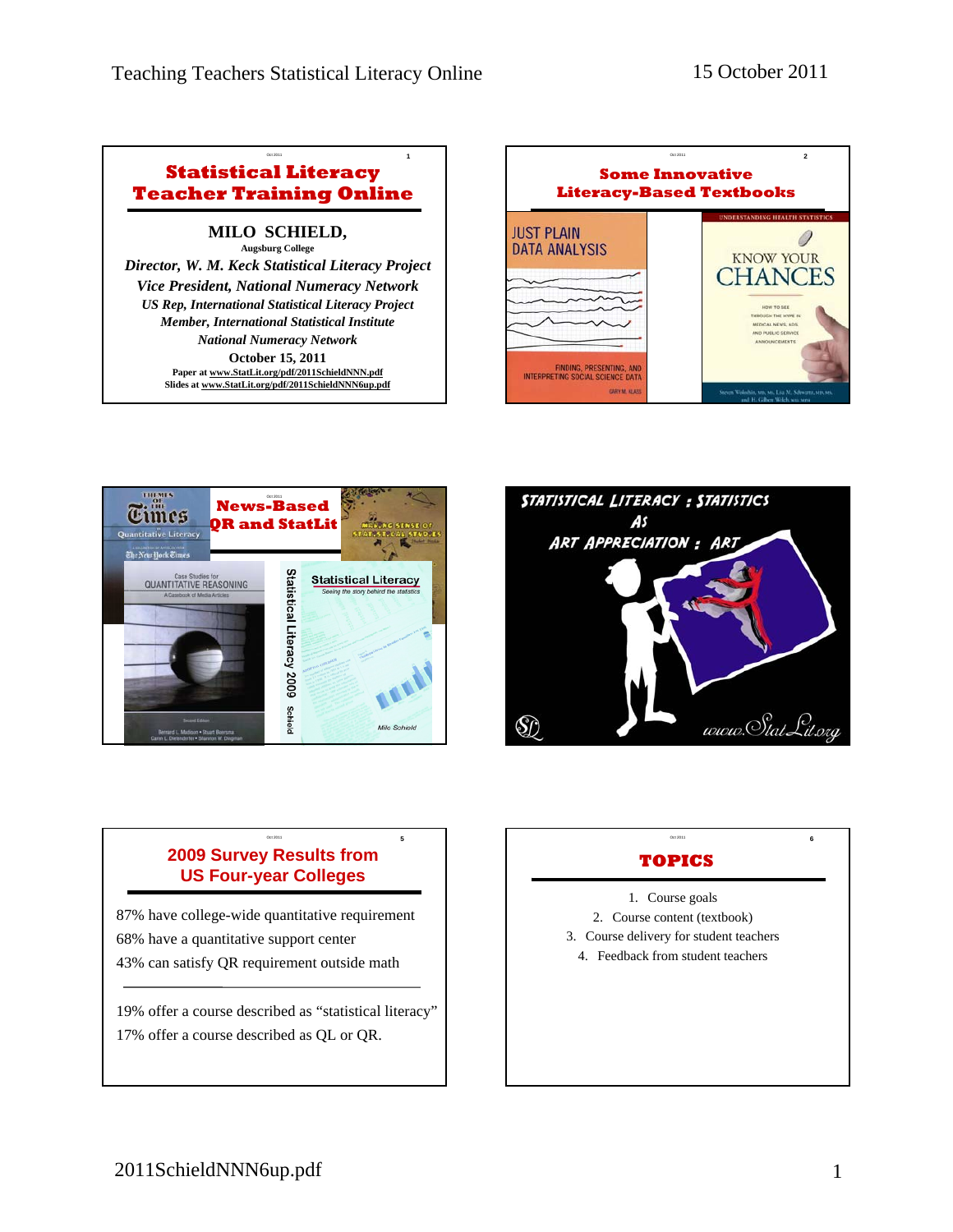Oct 2011 **7**

Oct 2011 **8**

Oct 2011 **10** 

Oct 2011 **12** 

# **1: Goals of QL**

The content and the form of delivery for quantitative literacy (QL) depend on the choice of the goal.

The Augsburg Statistical Literacy course is based on:

- AACU Quantitative Literacy rubric (General Education)
- ASA GAISE College Guidelines for Statistical Literacy
- MAA QL publications

# **AACU Gen-Ed QL Goals**

Individuals with strong QL skills:

- 1. possess the ability **to reason and solve quantitative problems** from a wide array of authentic contexts and everyday life situations.
- **2. understand and can create sophisticated arguments** supported by quantitative evidence ...
- **3. can clearly communicate those arguments** in a variety of formats (using words, tables, graphs, mathematical equations, etc., as appropriate).

.aacu.org/value/rubrics/pdf/QuantitativeLiteracy.pdf

# **ASA GAISE College Guidelines**

Oct 2011 **9**

The guidelines state that "students should recognize:

- Common sources of bias in surveys and experiments
- How to determine the population to which the results of statistical inference can be extended, if any, based on how the data were collected
- How to determine when a cause-and-effect inference can be drawn from an association based on how the data were collected (e.g., the design of the study).

# **ASA GAISE College Guidelines**

The ASA GAISE report defines statistical literacy as *understanding the basic language of statistics (e.g., knowing what statistical terms and symbols mean and being able to read statistical graphs), and understanding some fundamental ideas of statistics.*

This report noted that *students should develop statistical literacy and the ability to think statistically*.

The college report suggests assessing statistical literacy by students *interpreting or critiquing articles in the news and graphs in media*.

# **MAA QL Documents**

Oct 2011 **11** 

The MAA document (Steen, 2003) notes that

"*Quantitative literacy empowers people by giving them tools to think for themselves, to ask intelligent questions of experts, and to confront authority confidently. These are skills required to thrive in the modern world*."

Meeting the goals of all three groups (AACU, ASA and MAA) is very demanding.

# **2) Content & Student Needs**

#### **Students lack understanding of**

- 1. the various kinds and forms of arguments.
- 2. the fact that statistics are numbers in context.
- 3. the fact that all statistics are socially constructed.
- 4. what is confounding and where is it found.
- 5. how comparisons, ratios, ratio comparisons, models and study design can "control for" various influences
- 6. how the choice of definition can influence a number
- 7. how chance can explain anomalies or deviations.
- 8. how bias can influence a number.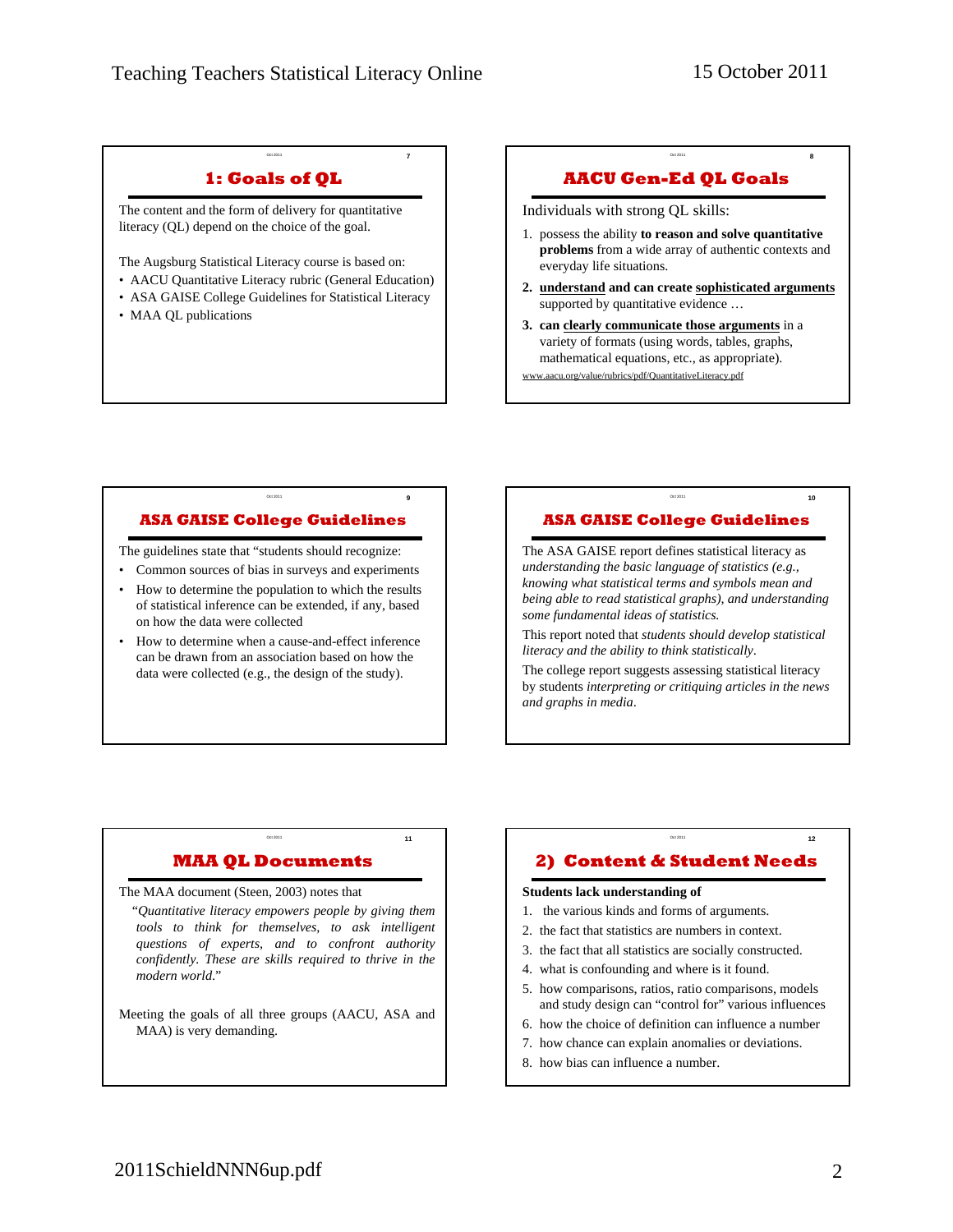







#### Oct 2011 **17 Statistical Literacy as Found in Arguments**

#### **Non-Math Content:**

- 1. Distinction between association, causation and confounding.
- 2. Statistics are numbers in context.
- 3. All statistics are socially constructed. [Joel Best]

#### **Argument-Driven Math Content:**

Admonition: When dealing with statistics, "Take CARE"!

- Influence of **Context**: What is controlled for (taken into account) by study design, comparison, ratio, ratio comparison and models.
- Influence of **Assembly** in defining groups and measures.
- Influence of **Randomness** in small and large samples.
- Influence of **Error** (bias) in subjects, measurement and sampling



- **Why not say "Statistics come from data"?**
- This is a common answer from students. What is wrong with this answer?
- Saying that "Statistics come from data" is like saying "Babies come from hospitals". Both are true. Both leave out a whole lot of the story.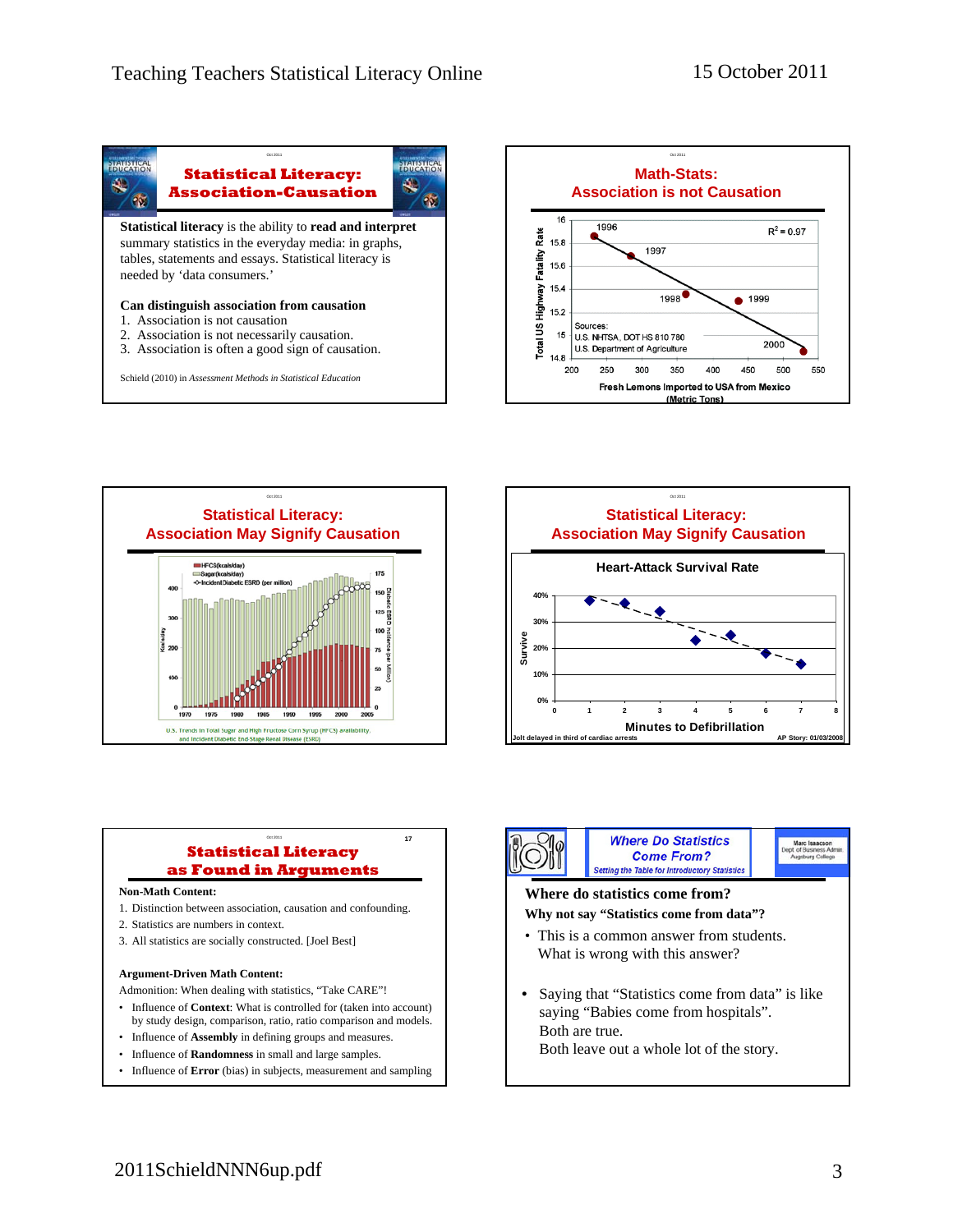









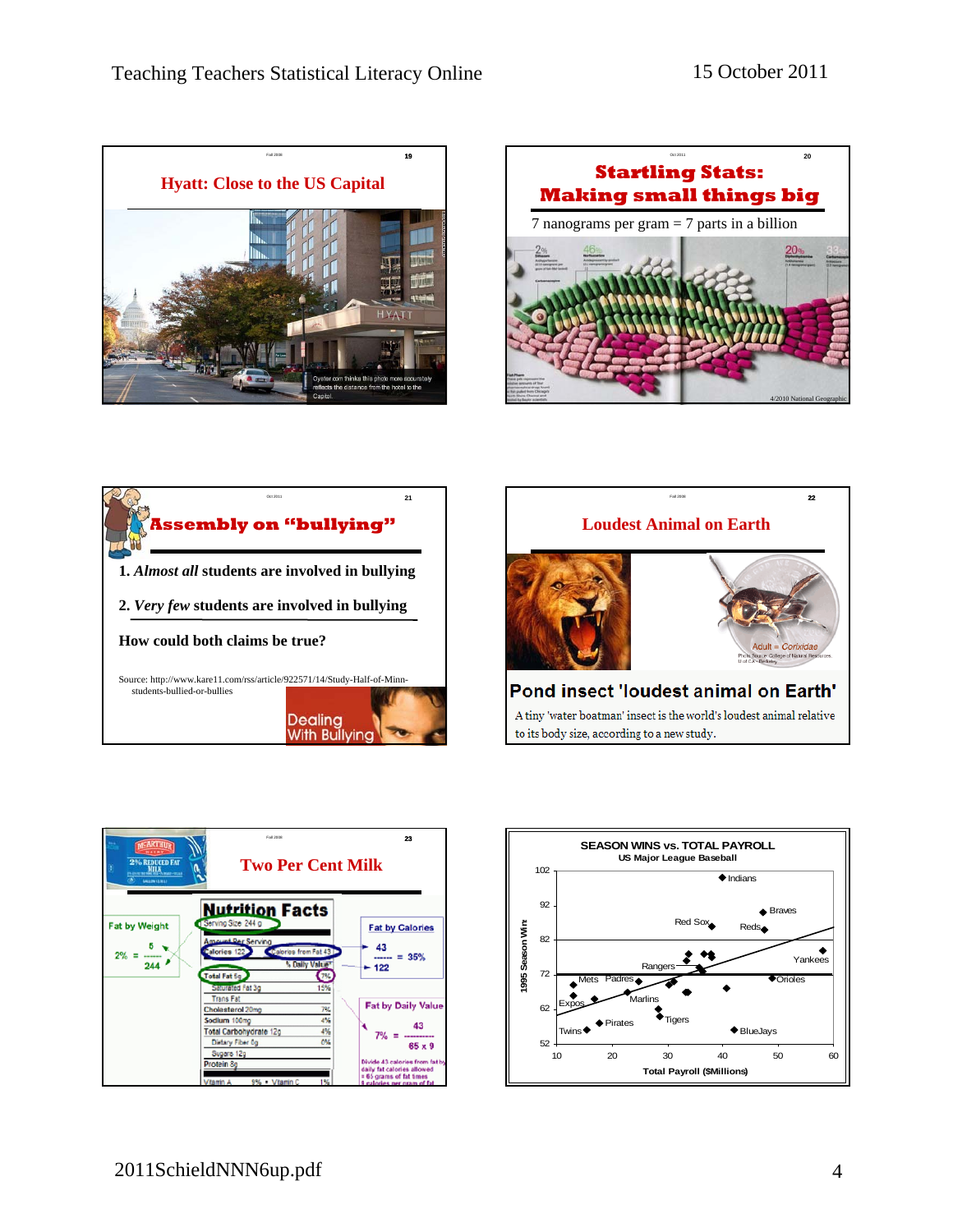



# **3) Teacher Training Online**

Oct 2011 **27**

Six weeks: May 19 – June 30, 2011.

Entirely on-line. No face-to-face.

Materials presented via textbook, PowerPoint & audio.

Keene College (VT): 8 Teachers

Completed 73 Moodle exercises; worked 730 problems

Completed 14 news-based challenges in Odyssey: an online anonymous forum with peer-review.



| Student-tested by over a thousand students.<br><b>Quant Reasoning/Statistical Literacy</b><br>(GST200 2011SEM1-B)<br>Moodle > GST200 2011SEM1-B | You are logged in as Milo Schield: Stud |
|-------------------------------------------------------------------------------------------------------------------------------------------------|-----------------------------------------|
|                                                                                                                                                 |                                         |
|                                                                                                                                                 |                                         |
| <b>Topic outline</b>                                                                                                                            |                                         |
| Overview/Introduction<br>Announcements Forum<br><b>M</b> Welcome                                                                                |                                         |
| C00<br><b>EU Syllabus</b><br>Resources: Forwarding E-mail for "students"<br><b>Intro:</b> What is Moodle                                        |                                         |

# **4) Teacher Training Feedback**

Oct 2011 **30** 

To improve students' critical thinking the most, which would you recommend? **Odyssey forum** (5/7); Regular online forum (2/7); Written assignments (0/7).

In learning the material, the Moodle exercises had **moderate value** (4/7).

Split on which course is most useful to math-phobic students in understanding numbers in everyday media: Quantitative Reasoning (3/6), Statistical Literacy (3/6).